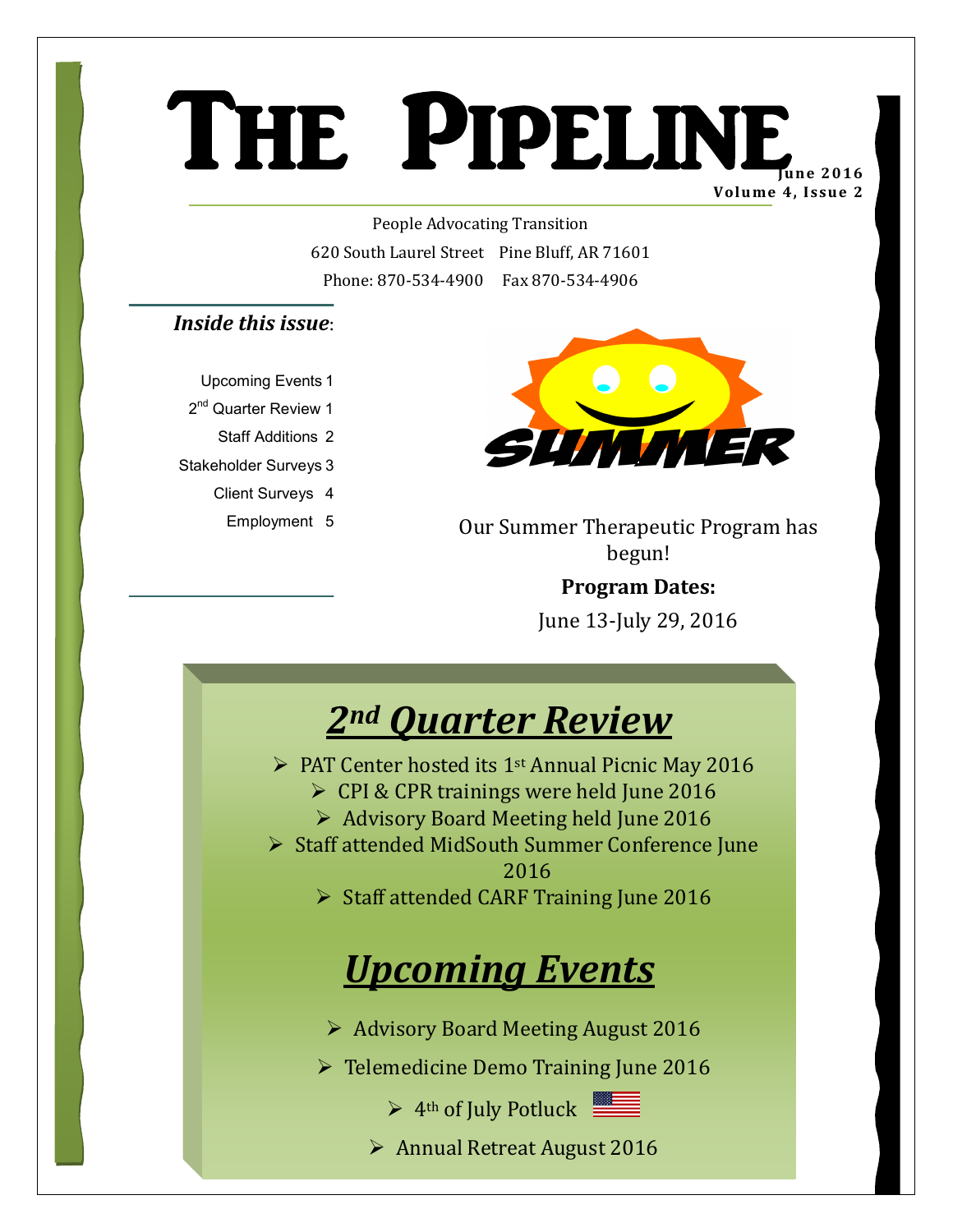# **Our staff has expanded**





Tiana Wesley, MHPP



Christa Hopson, MHP



Seantriel Heard, Office Support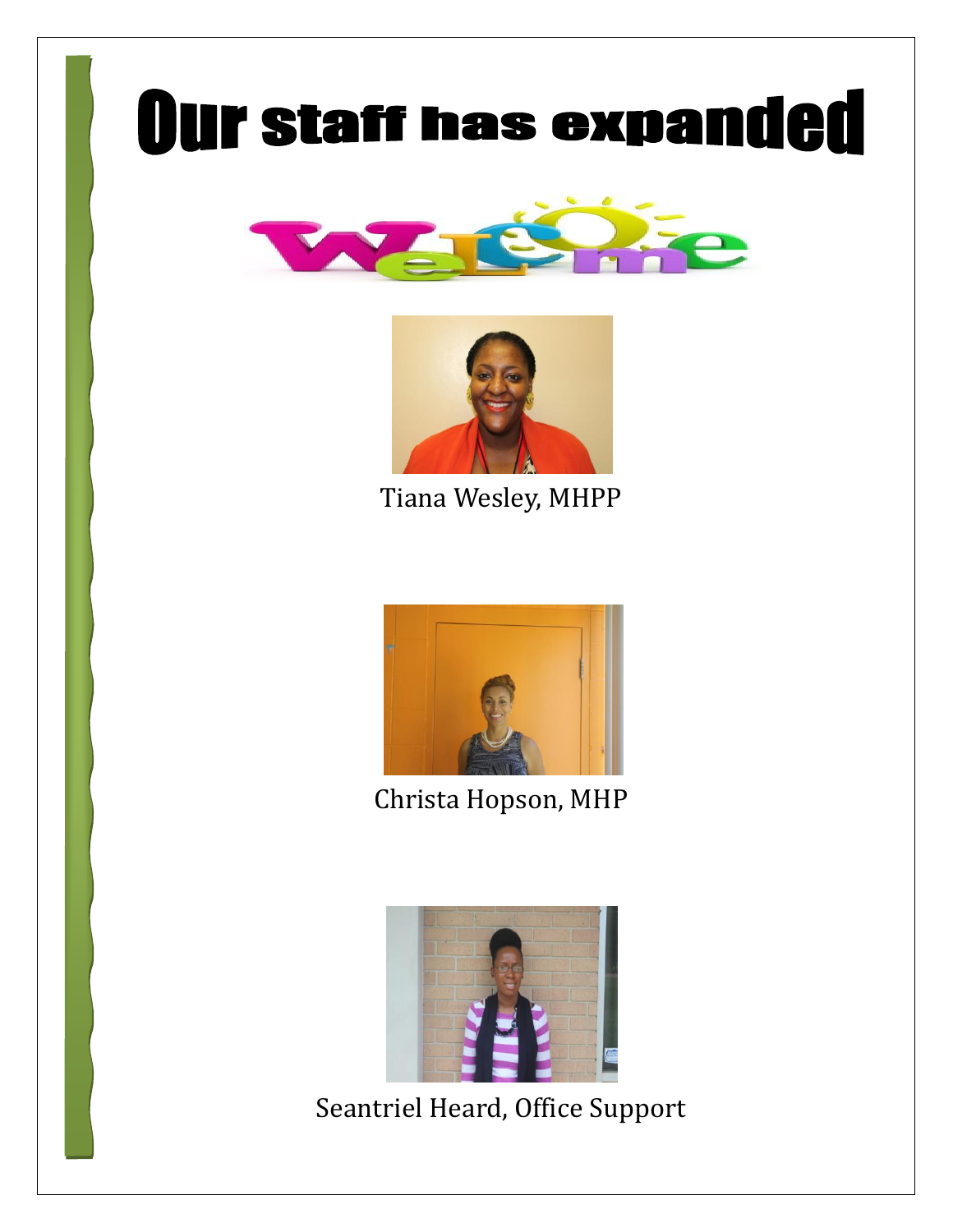#### **Adult Satisfaction Survey Results- 2nd Quartet (Psychiatrist, MHP, & MHPP)**







Of the adult surveys completed survey 86% were satisfied or very satisfied with psychiatric services

**Very Satisfied = 49% Satisfied =37% Dissatisfied = 8% Very Dissatisfied =6% N/A=0%**

Of the adult surveys completed survey 71% were satisfied or very satisfied with MHP services

**\_\_\_\_\_\_\_\_\_\_\_\_\_\_\_\_\_\_\_\_\_\_\_\_\_\_\_\_\_\_\_\_\_\_\_\_\_\_\_\_\_\_\_\_**

**Very Satisfied =55% Satisfied= 16% Dissatisfied = 3% Very Dissatisfied =26% N/A=0%**

Of the adult surveys completed 91% were satisfied or very satisfied with MHPP services

**\_\_\_\_\_\_\_\_\_\_\_\_\_\_\_\_\_\_\_\_\_\_\_\_\_\_\_\_\_\_\_\_\_\_\_\_\_\_\_\_\_\_**

**Very Satisfied =66% Satisfied = 25% Dissatisfied = 9% Very Dissatisfied =0% N/A=0%**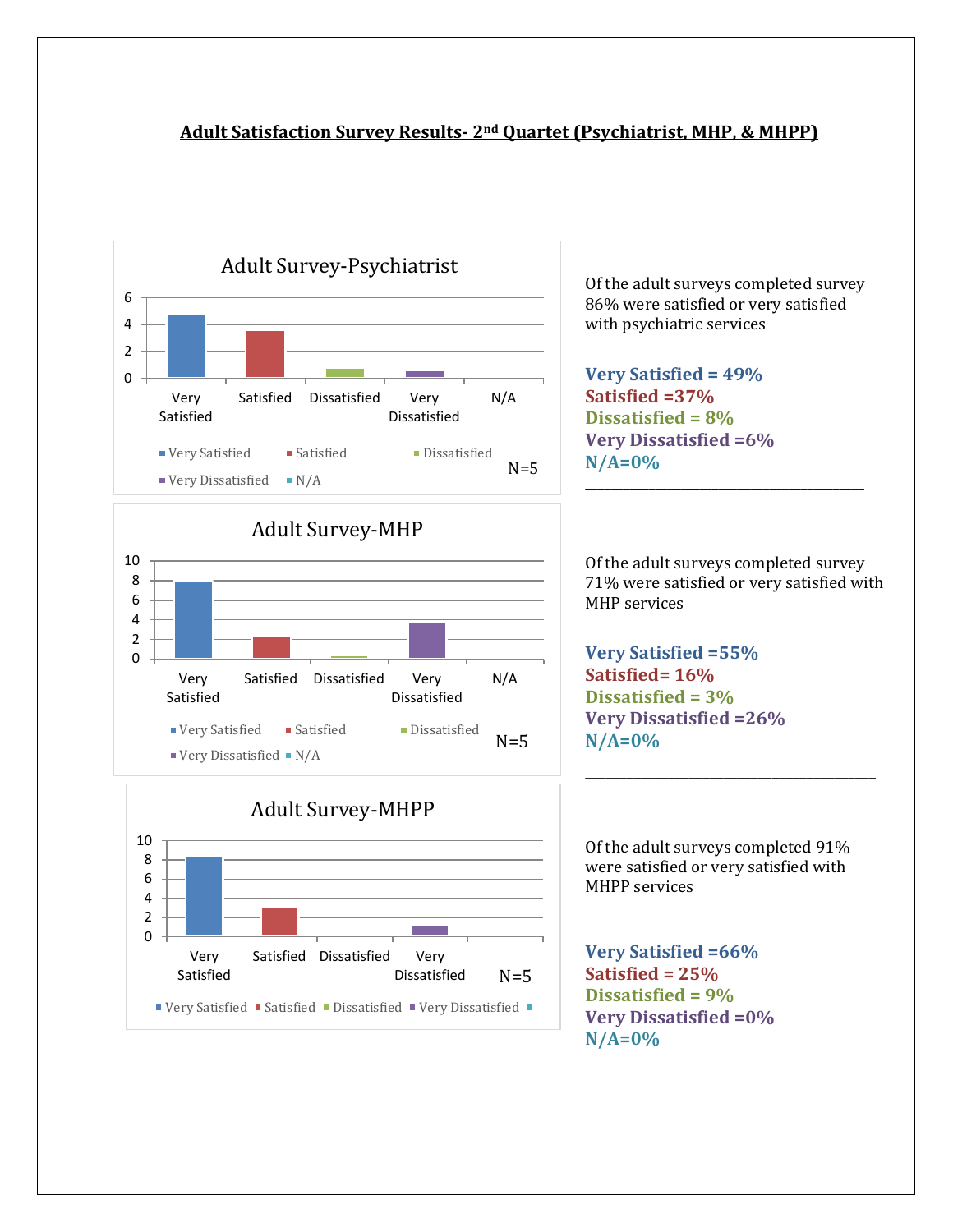#### **Child/Adolescent/Parent Satisfaction Survey Results- 2nd Quartet (Psychiatrist, MHP, & MHPP)**



Of the child/adolescent/parent surveys completed 97% were satisfied or very satisfied with psychiatric services

 **Very Satisfied= 54% Satisfied= 43% Dissatisfied = 3% Very Dissatisfied= 0% N/A=0%**

Of the child/adolescent/parent surveys completed 82% were satisfied or very satisfied with MHP services

\_\_\_\_\_\_\_\_\_\_\_\_\_\_\_\_\_\_\_\_\_\_\_\_\_\_

**Very satisfied =51% Satisfied=31% Dissatisfied= 7% Very Dissatisfied= 12% N/A=5%**

Of the child/adolescent/parent surveys completed 91% were satisfied or very satisfied with MHPP services

 $\_$ 

**Very Satisfied=47% Satisfied= 44% Dissatisfied= 1% Very Dissatisfied= 4% N/A=4%**